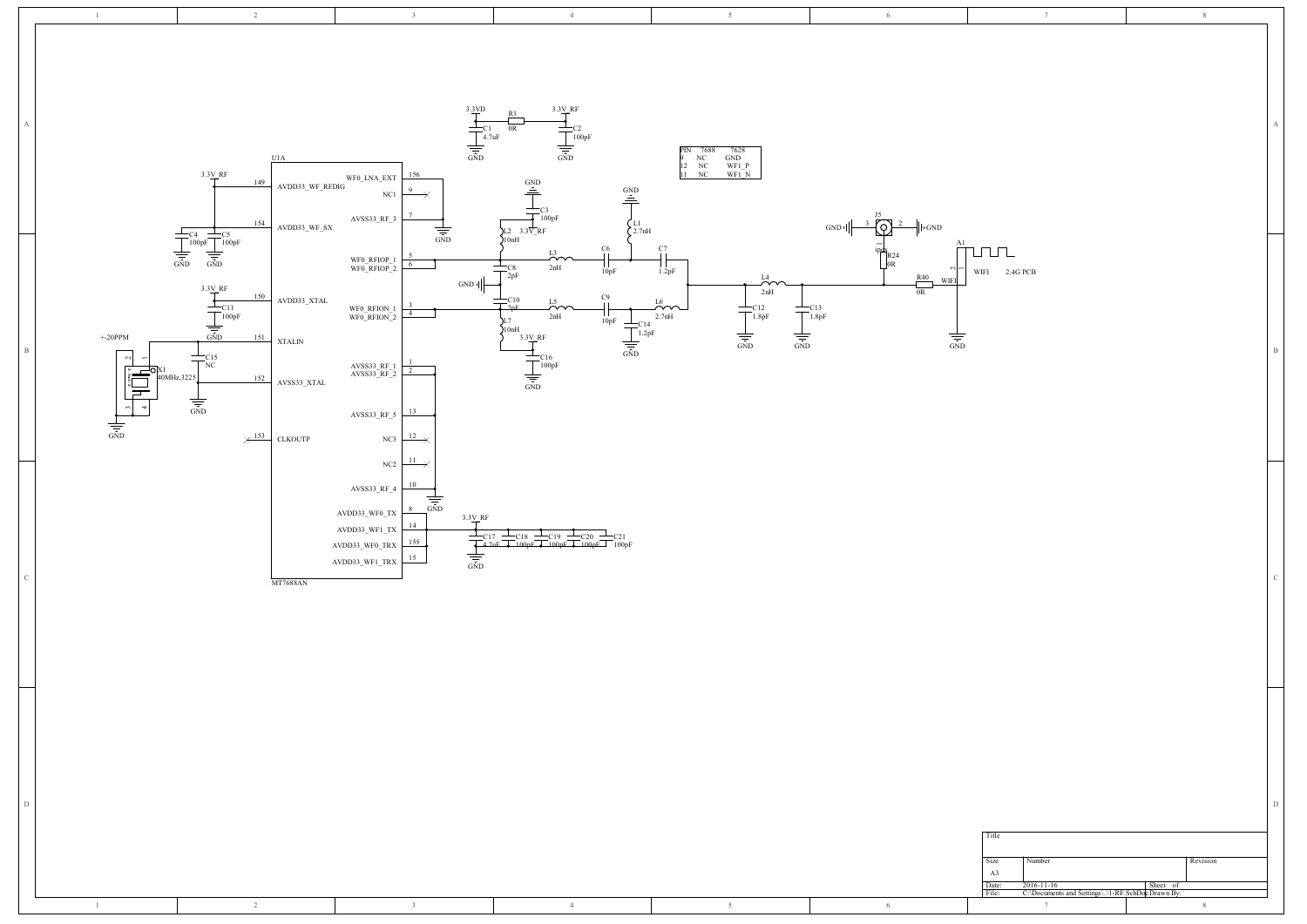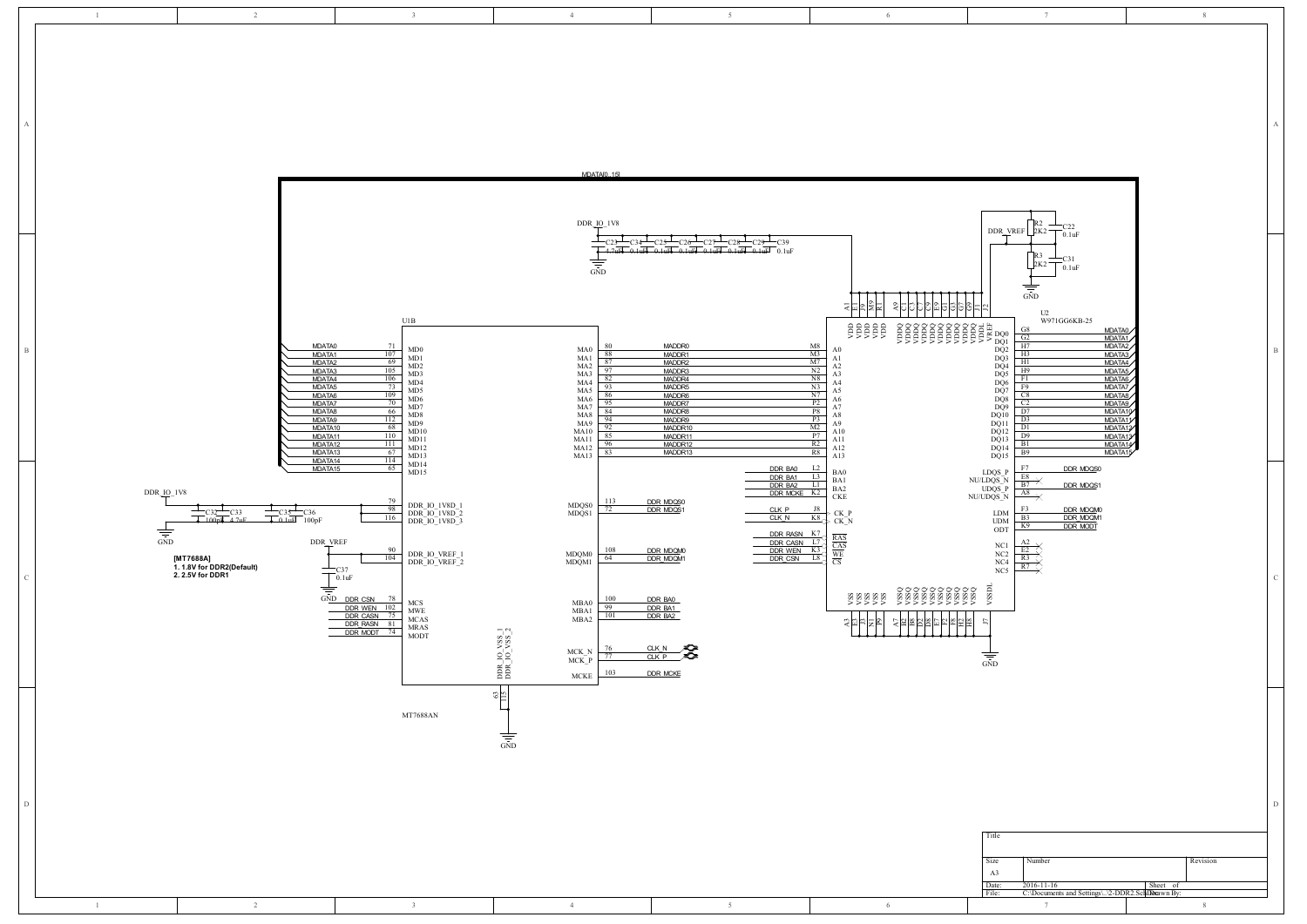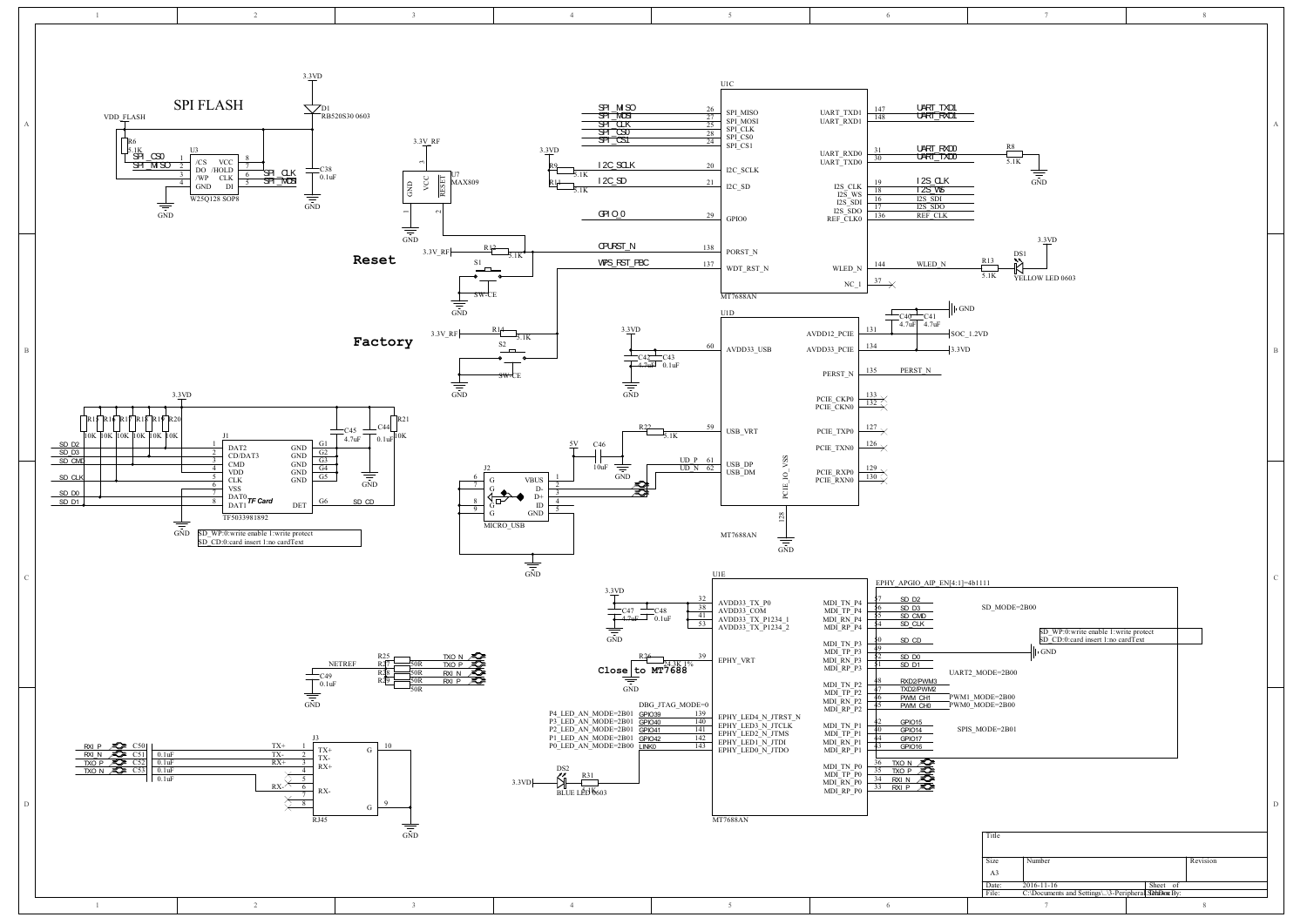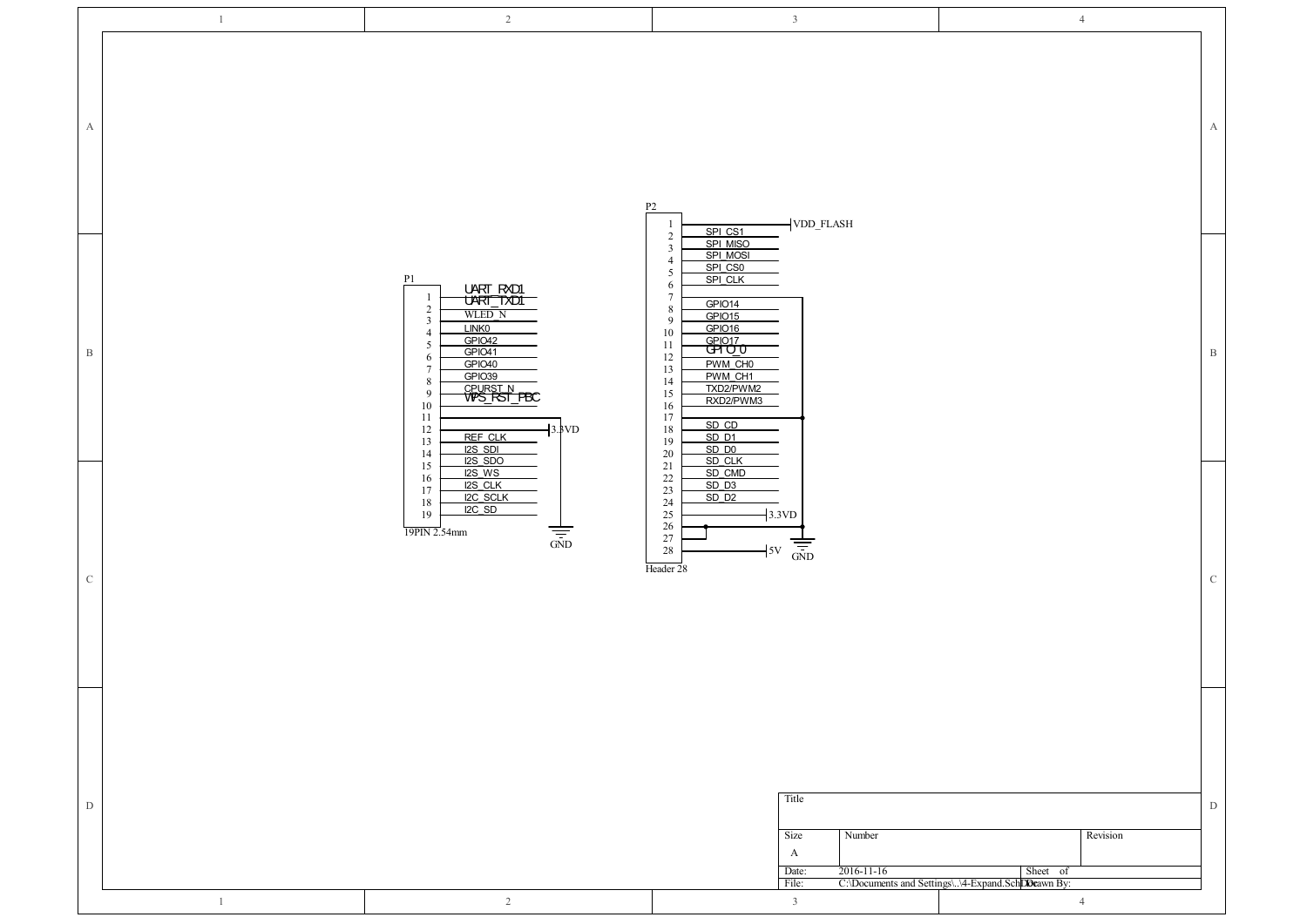|              | $\mathbf{1}$ | $\overline{2}$                                                                                                                                                                                                                                                                                                                            | $\overline{3}$                                                                                                                                                                                                                                                                                                                                             | $\overline{4}$                                                                                                                                                                                                                                                                                                                                                                                                                                                                                                                          |               |
|--------------|--------------|-------------------------------------------------------------------------------------------------------------------------------------------------------------------------------------------------------------------------------------------------------------------------------------------------------------------------------------------|------------------------------------------------------------------------------------------------------------------------------------------------------------------------------------------------------------------------------------------------------------------------------------------------------------------------------------------------------------|-----------------------------------------------------------------------------------------------------------------------------------------------------------------------------------------------------------------------------------------------------------------------------------------------------------------------------------------------------------------------------------------------------------------------------------------------------------------------------------------------------------------------------------------|---------------|
| $\mathbf{A}$ |              |                                                                                                                                                                                                                                                                                                                                           |                                                                                                                                                                                                                                                                                                                                                            |                                                                                                                                                                                                                                                                                                                                                                                                                                                                                                                                         | А             |
| $\,$ B       |              | <b>U1F</b><br>3.3VD<br>23<br>SOC_IO_V33D_1<br>SOC_IO_V33D_2<br>146<br>$_{0.1uF}^{-C56}$<br>4.7uF<br>$\frac{1}{\sqrt{1-\frac{1}{2}}}$<br>$\frac{22}{58}$<br>SOC_CO_V12D_1<br>SOC_CO_V12D_2<br>SOC_CO_V12D_3<br>SOC_CO_V12D_4<br>SOC_CO_V12D_5<br>100pF close to PIN22 PIN145<br>SOC_1.2VD<br>91<br>145<br>C61<br>100 <sub>n</sub><br>100pF | 3.3VD<br>117<br>$\mathrm{AVDD33}\_\mathrm{SMPS}$<br>$\frac{118}{119}$<br>L8<br>$\substack{\text{LXBK\_1}\text{LXBK\_2}}$<br>$\widetilde{\phantom{m}}$<br>$3.3uH$<br>v<br>TP1<br>122<br>$\,$ VOUT_FB<br>$\frac{120}{121}$<br>$\frac{\text{AVSS33\_SMPS\_1}}{\text{AVSS33\_SMPS\_2}}$                                                                        | $\frac{C54}{11}$<br>ıг<br>4.7 <sub>u</sub> F<br>$\frac{1}{\frac{1}{\sin D}}$<br>$\frac{{\color{red}\mathsf{SOC}}_1!2\mathsf{VD}}{\mathsf{CS7}}\n\begin{array}{c}\n\mathsf{SOC}\n\end{array}\n\qquad\n\begin{array}{c}\n\mathsf{1.2VD} \\ \mathsf{4.7uF}\n\end{array}\n\qquad\n\begin{array}{c}\n\mathsf{SOC}\n\end{array}\n\qquad\n\begin{array}{c}\n\mathsf{SOC}\n\end{array}\n\qquad\n\begin{array}{c}\n\mathsf{SOC}\n\end{array}\n\qquad\n\begin{array}{c}\n\mathsf{SOC}\n\end{array}\n\qquad\n\begin{array}{c}\n\mathsf{SOC}\n\end$ | B             |
| ${\rm C}$    |              | $\frac{1}{\sin \theta}$<br>157<br>GND<br>$\ensuremath{\mathrm{EPAD}}$<br><b>MT7688AN</b>                                                                                                                                                                                                                                                  | GND trace with $2\text{-}3$ GND that to L2 GND plane<br>GND<br>$\frac{3.3VD}{123}$<br>$\begin{array}{c} \text{AVDD33\_DDRLDO\_1} \\ \text{AVDD33\_DDRLDO\_2} \end{array}$<br>$\frac{124}{ }$<br>$DDR_1O_1V8$<br>¥<br>125<br>$\operatorname{DDRLDO}$<br>$\frac{1}{\frac{1}{\sqrt{5}}}$<br>[MT7688AN-IOT] 1. 1.8V for DDR2 2. 2.5V for DDR1 configured by SW | $_{\mathrm{TP2}}$<br>$T_{\text{C62}}$<br>$T_{\text{4.7uF}}$                                                                                                                                                                                                                                                                                                                                                                                                                                                                             | $\mathcal{C}$ |
| $\mathbf D$  | $\mathbf{1}$ | 2                                                                                                                                                                                                                                                                                                                                         | Title<br>Size<br>Number<br>A4<br>Date:<br>2016-11-16<br>File:<br>$\overline{3}$                                                                                                                                                                                                                                                                            | Revision<br>Sheet of<br>C:\Documents and Settings\\5-PMU.SchDoDrawn By:<br>$\overline{4}$                                                                                                                                                                                                                                                                                                                                                                                                                                               | D             |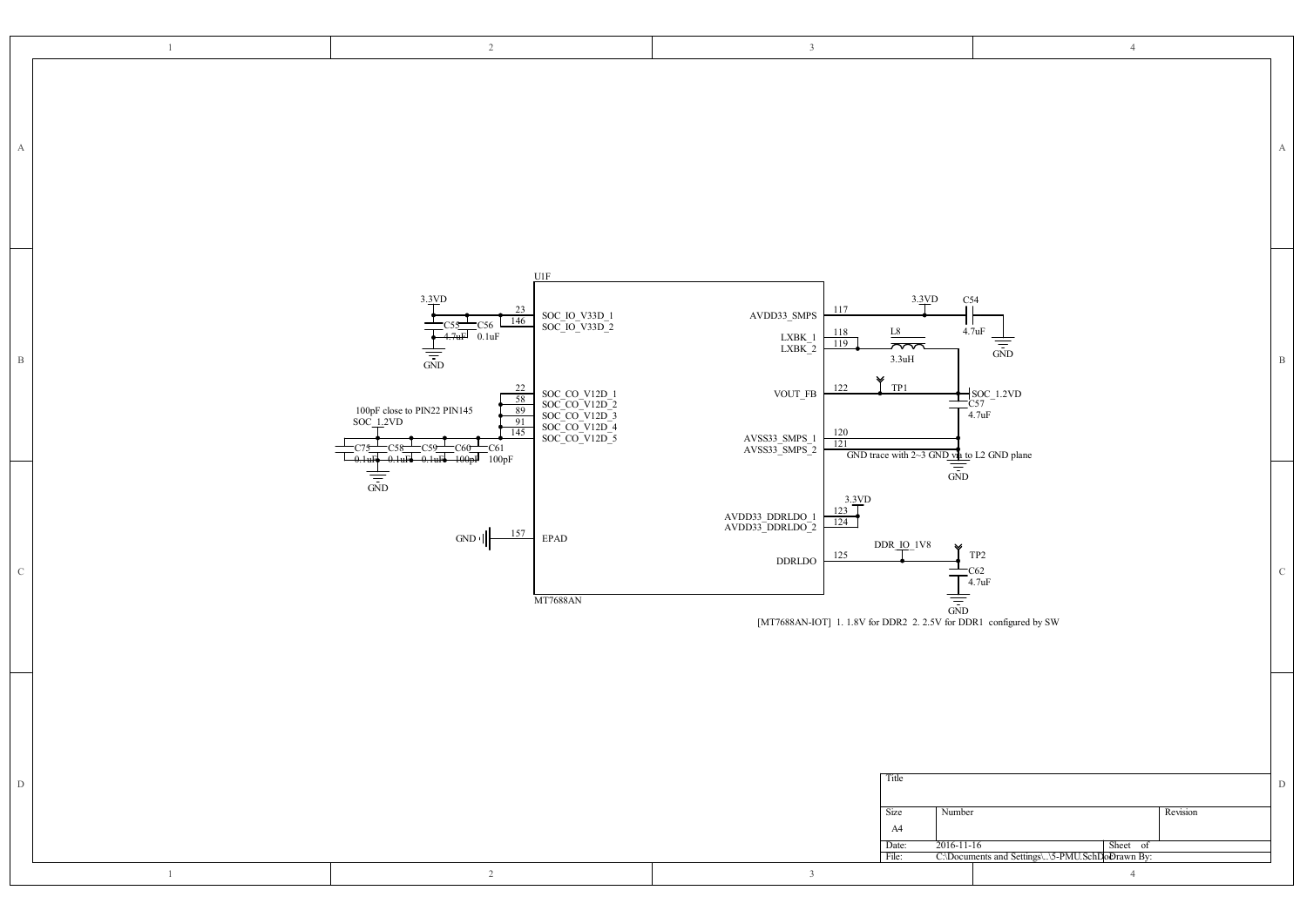|--|--|--|--|--|

A |

|                                                      |                     | <b>Bootstrapping Pins Description</b> |                                             |                                                                                                                                                                                                                                                           |
|------------------------------------------------------|---------------------|---------------------------------------|---------------------------------------------|-----------------------------------------------------------------------------------------------------------------------------------------------------------------------------------------------------------------------------------------------------------|
|                                                      |                     | <b>Pin Name</b>                       | <b>Boot Strapping Signal</b><br><b>Name</b> | <b>Description</b>                                                                                                                                                                                                                                        |
| $3.3V$ RF                                            | UART_TXD1           | UART TXD1                             | DBG_JTAG_MODE                               | 0: JTAG_MODE<br>1: EPHY_LED (default)                                                                                                                                                                                                                     |
| R33<br>3.3VD<br>5.1K                                 | PERST N             | PERST <sub>N</sub>                    | XTAL_FREQ_SEL                               | 0: 25 MHz DIP<br>$1:40$ MHz SMD                                                                                                                                                                                                                           |
| $GND$ <sup>1</sup><br>GND I                          | I2S_SDO<br>SPI MOSI | I2S_SDO                               | DRAM_TYPE                                   | $1:$ DDR1<br>$0:$ DDR2<br>[note] This pin is valid for MT7628AN only. It needs to be pull-low for<br>7628KN which only supports DDR1.                                                                                                                     |
| VDD_FLASH<br>5.1K<br>VDD FLASH-<br>NC<br>GND<br>5.1K | SPI_CLK<br>SPI CS1  | {SPI_MOSI<br>SPI_CLK,<br>SPI_CS1}     | CHIP_MODE[2:0]                              | A vector to set chip function/test/debug modes.<br>000: Boot from PLL (boot from SPI 3-Byte Addr)<br>001: Boot from PLL (boot from SPI 4-Byte Addr)<br>010: Boot from XTAL (boot from SPI 3-Byte Addr)<br>011: Boot from XTAL (boot from SPI 4-Byte Addr) |
| GND<br>5.1K                                          | UART TXD0           | PAD_TXD0                              | EXT_BGCK                                    | 1: Test Mode<br>0: Normal (default)                                                                                                                                                                                                                       |

|  |  | Title                        |                                                                |          |  |
|--|--|------------------------------|----------------------------------------------------------------|----------|--|
|  |  | Number<br>Size<br>A4         |                                                                | Revision |  |
|  |  | 2016-11-16<br>Date:<br>File: | Sheet of<br>C:\Documents and Settings\. \6-CONFIG.ScHDrawn By: |          |  |
|  |  |                              |                                                                |          |  |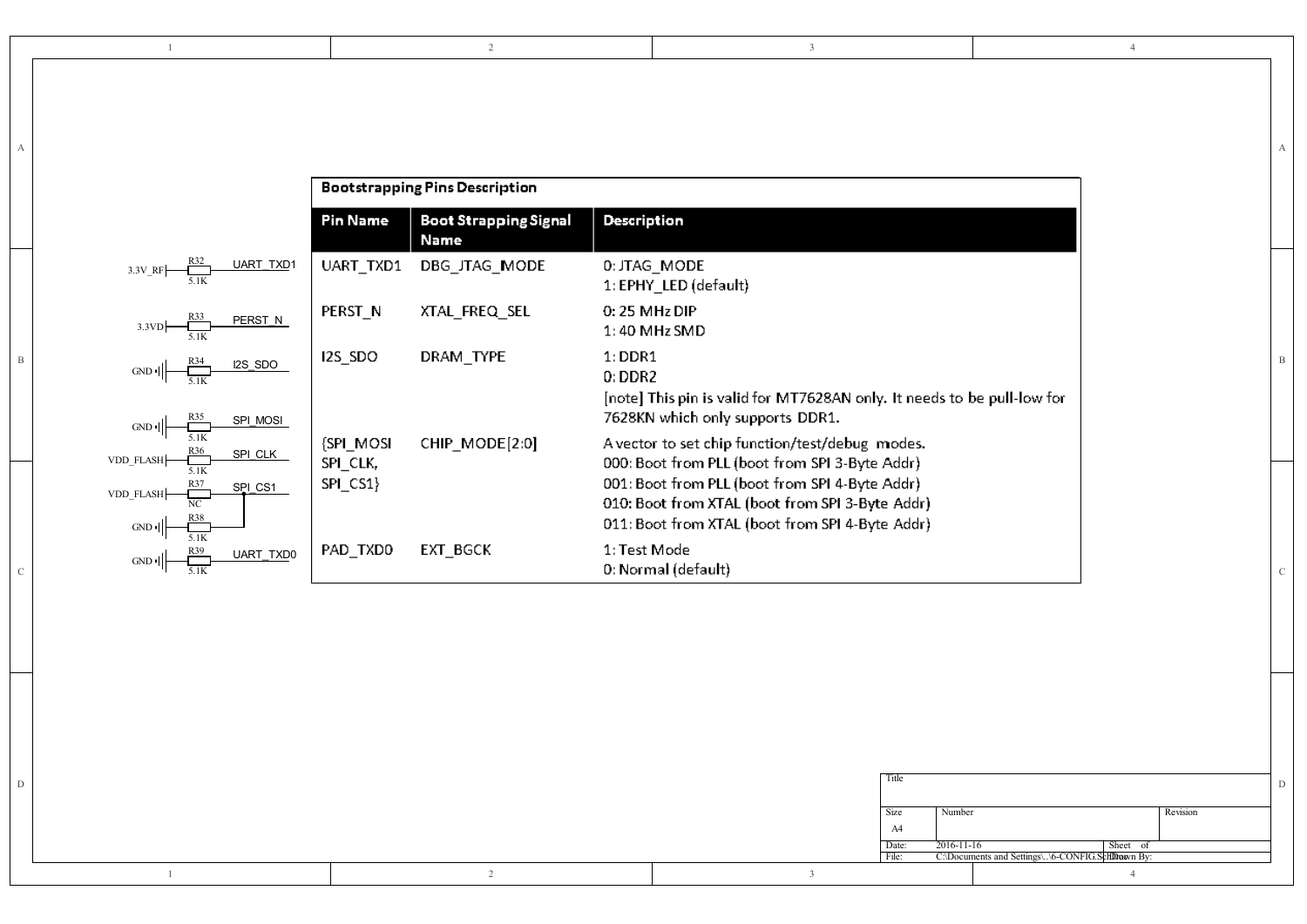| $\mathbf{1}$                                          | $2\,$                                                                                                                                                                                                                                                                                                                                                                                                                                                                                   | $\overline{3}$                                                                                                                                                                                                                                                                                                                                                                                                                                                                                                                                                                               | $\overline{4}$                                                                                                           |
|-------------------------------------------------------|-----------------------------------------------------------------------------------------------------------------------------------------------------------------------------------------------------------------------------------------------------------------------------------------------------------------------------------------------------------------------------------------------------------------------------------------------------------------------------------------|----------------------------------------------------------------------------------------------------------------------------------------------------------------------------------------------------------------------------------------------------------------------------------------------------------------------------------------------------------------------------------------------------------------------------------------------------------------------------------------------------------------------------------------------------------------------------------------------|--------------------------------------------------------------------------------------------------------------------------|
| A                                                     |                                                                                                                                                                                                                                                                                                                                                                                                                                                                                         | $\frac{R4}{5.1K}$<br>U <sub>4</sub>                                                                                                                                                                                                                                                                                                                                                                                                                                                                                                                                                          | A                                                                                                                        |
| $\, {\bf B}$<br>M5<br><b>MARK</b><br>$_{\mbox{mark}}$ | $\overline{C63}$ $\overline{)4.7uF}$<br>$\frac{5V}{1}$<br>$\frac{\text{C64}}{4.7 \text{uF}}$<br>$\begin{array}{c} \text{VBUS} \\ \text{D-} \\ \text{D+} \\ \text{ID} \\ \text{GND} \end{array}$<br>G<br>$\frac{\pi}{\sqrt{2}}$<br>$\begin{array}{c c}\n\hline\nU N \\ \hline\nU P\n\end{array}$<br>$\sqrt{\frac{1}{2}}$<br>$\overline{4}$<br>$\overline{\mathbf{X}}$<br>$\overline{9}$<br>$\overline{5}$<br>${\rm G}$<br>$\frac{1}{\sin D}$<br>$\frac{1}{\sin \theta}$<br>MK5P microUSB | $\overline{\text{RST}}$<br>$_{\mathrm{VDD}}^{\mathrm{VO}}$<br>6<br>SUSPEND<br>SUSPEND<br>$\frac{15}{2}$<br>$\operatorname{REGIN}$<br>RI<br>DCD<br>DTR<br>DSR<br>DSR<br>TXD<br>RTS<br>CTS<br>CTS<br>8<br>24<br>$_{\rm D\text{-}}^{\rm{VBUS}}$<br>$\overline{4}$<br>23<br>$\overline{\mathbf{3}}$<br>$\overline{22}$<br>$\mathrm{D}^+$<br>$\overline{2}$<br><b>UART RXD0</b><br><b>UART TXD0</b><br>21<br>$\operatorname{GND}$<br>20<br>不安心的<br>$\frac{19}{19}$<br>NC<br>GPIO.3<br>GPIO.2<br>GPIO.0<br>VPP<br>$\overline{18}$<br>25<br>$\operatorname{GND}$<br>$\frac{1}{\sqrt{25}}$<br>CP2104 | $\, {\bf B}$<br>$\frac{R}{X}$ TX <sub>0</sub>                                                                            |
| $\mathcal{C}$                                         | 500mA<br>U5<br>5V<br>$\ensuremath{\text{VIN}}$<br>${\rm L}{\rm X}$<br>$\operatorname{GND}$<br>$\frac{-C65}{47uF}$<br>╤<br>$\overline{5}$<br>$_{\rm FB}$<br>$\mathop{\rm EN}\nolimits$<br>SY8008<br>$\frac{1}{\frac{1}{\sin D}}$                                                                                                                                                                                                                                                         | $3.\underline{3VD}$<br>$\underline{L9}$<br>$\bar{z}$<br>$\frac{3.3uH}{\ln GND}$<br>$\sum_{RED \text{ LED} } (0.003)$<br>$R_1$ <sub>10K</sub><br>$T_{\text{47uF}}^{\text{C66}}$<br>$\begin{bmatrix} R41 \\ 5.1K \end{bmatrix}$<br>$\sqrt{\frac{R10}{2K2}}$<br>$\frac{1}{\sqrt{25}}$<br>$\frac{1}{\sin \theta}$<br>$\frac{1}{\sqrt{25}}$                                                                                                                                                                                                                                                       | $\,$ C                                                                                                                   |
| D<br>-1                                               | $\overline{2}$                                                                                                                                                                                                                                                                                                                                                                                                                                                                          | Title<br>Size<br>A4<br>Date:<br>File:<br>$\overline{3}$                                                                                                                                                                                                                                                                                                                                                                                                                                                                                                                                      | D<br>Revision<br>Number<br>Sheet of<br>2016-11-16<br>C:\Documents and Settings\\7-POWER-USBLaWh.ByhDoc<br>$\overline{4}$ |